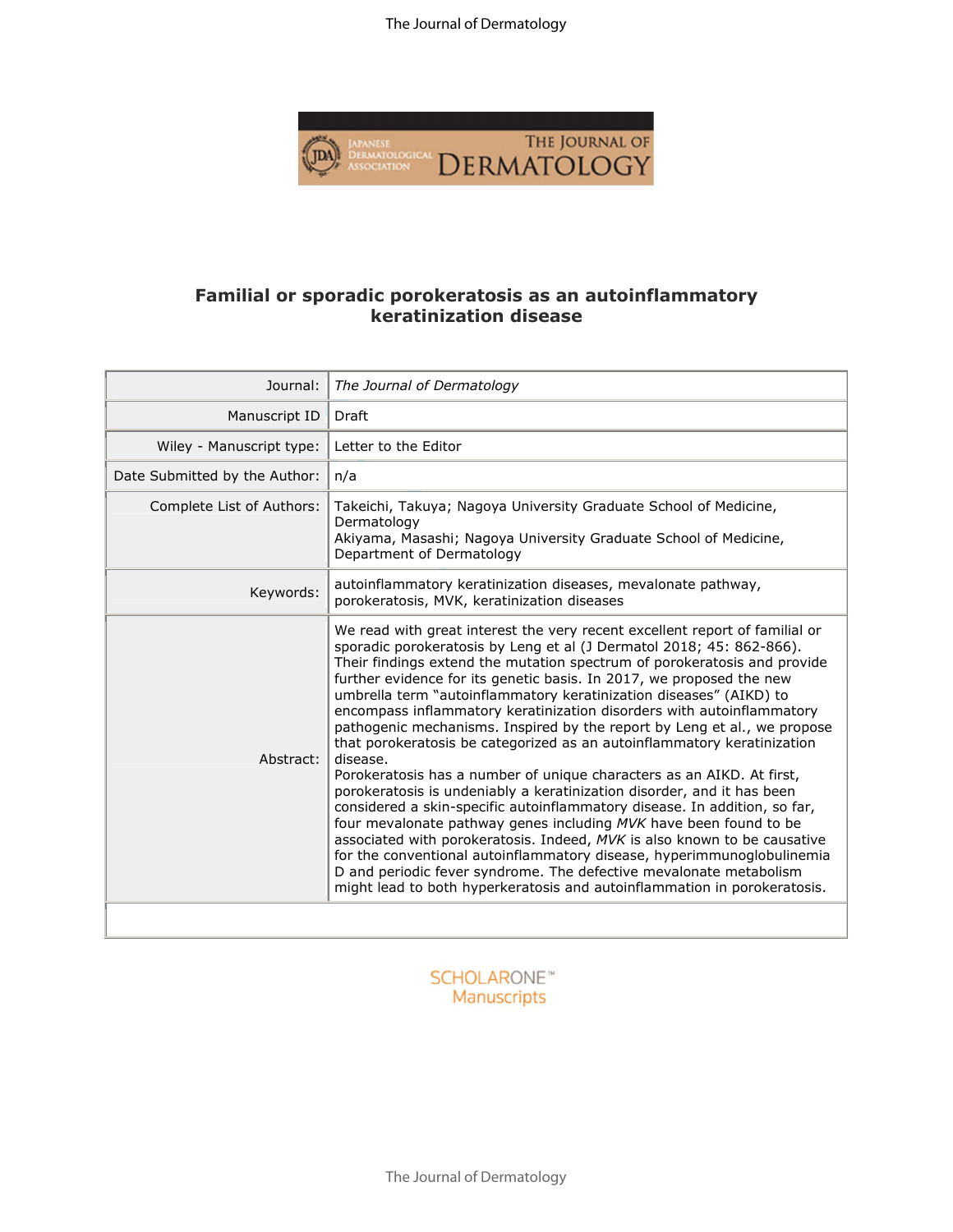| <b>Familial or sporadic porokeratosis as an autoinflammatory</b>                                                                                                                                                                                |
|-------------------------------------------------------------------------------------------------------------------------------------------------------------------------------------------------------------------------------------------------|
| keratinization disease                                                                                                                                                                                                                          |
| Takuya Takeichi and Masashi Akiyama <sup>®</sup>                                                                                                                                                                                                |
| Department of Dermatology, Nagoya University Graduate School of<br>Medicine, 65 Tsurumai-cho, Showa-ku, Nagoya 466-8550, Japan                                                                                                                  |
| *Correspondence:<br>Masashi Akiyama MD, PhD                                                                                                                                                                                                     |
| Tel: 81-52-744-2314, Fax: 81-52-744-2318<br>E-mail: makiyama@med.nagoya-u.ac.jp                                                                                                                                                                 |
| <b>Short title: Porokeratosis as AIKD</b>                                                                                                                                                                                                       |
| <b>Abbreviations:</b> autoinflammatory keratinization diseases (AIKD)                                                                                                                                                                           |
| <b>KEY WORDS:</b> autoinflammatory keratinization diseases, mevalonate<br>pathway, porokeratosis                                                                                                                                                |
| <b>Funding statement:</b> This work was supported by Grant-in-Aid for<br>Scientific Research (B) 2618H02832 to M.A. and by Grant-in-Aid for<br>Young Scientists 18K16058 to T.T. from the Japan Society for the<br>Promotion of Science (JSPS). |
| The authors have no conflicts of interest to declare.                                                                                                                                                                                           |
| <b>Word count:</b> 500/500 words in the main text, 5/5 references, 1 table                                                                                                                                                                      |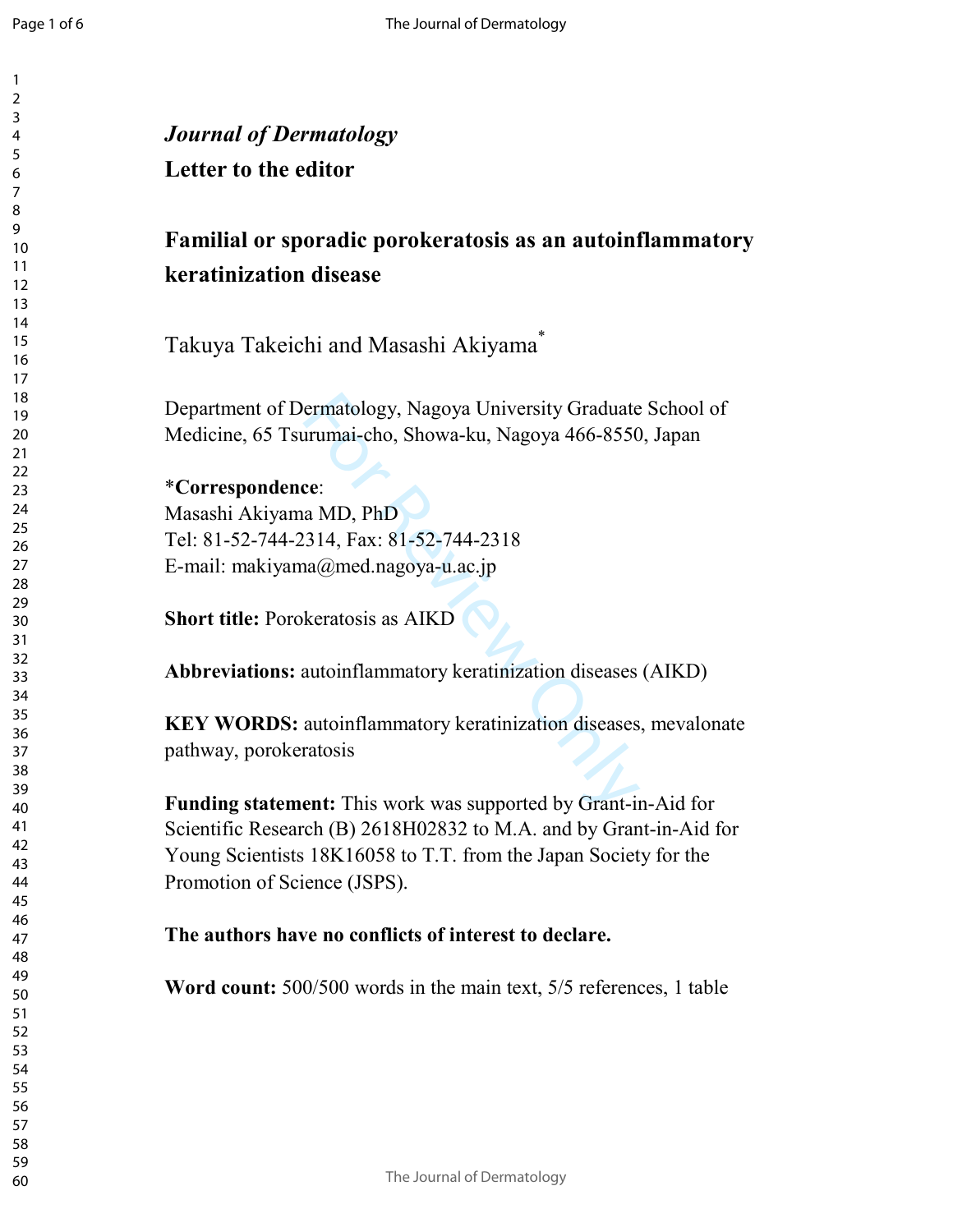*DPS*) and *SLC17A9* encoding the solute carrier is<br>ied seven families affected with porokeratosis anse in a Chinese population and detected six mut.<br>Their findings extend the mutation spectrum of p<br>lence for its genetic b We read with great interest the mutation report of familial or sporadic porokeratosis by Leng *et al*.<sup>1</sup> Porokeratosis (OMIM\_175800) comprises heterogeneous keratinization diseases which show one or more atrophic plaques with hyperkeratosis forming a ridge-like border.<sup>1</sup> Porokeratosis is a skin-specific autoinflammatory disease that is often inherited and is linked to ultraviolet light exposure and immunosuppression.<sup>2</sup> Porokeratosis is a genetically heterogeneous disorder that can be caused by mutations in any of the four genes involved in the mevalonate pathway (*MVK*, *MVD*, *PMVK* and *FDPS*) and *SLC17A9* encoding the solute carrier family 17 member 9.<sup>1</sup> Leng *et al*.<sup>1</sup> studied seven families affected with porokeratosis and five sporadic patients of the disease in a Chinese population and detected six mutations in the *MVK*, *MVD* and *PMVK* . 1 Their findings extend the mutation spectrum of porokeratosis and provide further evidence for its genetic basis.<sup>1</sup> Inspired by their report, we propose that porokeratosis be categorized as an autoinflammatory keratinization disease.

In 2017, we proposed the new umbrella term "autoinflammatory keratinization diseases" (AIKD) to encompass inflammatory keratinization disorders with autoinflammatory mechanisms.<sup>3,4</sup> AIKD have primary and main inflammation sites in the epidermis and upper dermis, and the inflammation leads to the main and characteristic AIKD phenotype: hyperkeratosis. In the pathogenesis of AIKD, primary genetic causative factors associated with the hyperactivation of innate immunity (autoinflammation) play important roles, mainly in the epidermis and upper dermis.<sup>3</sup>

Porokeratosis has a number of unique characters as an AIKD. Cornoid lamellae, vertical 'columns' of parakeratosis, are a histological hallmark, and the cornoid lamella pattern relates to epidermal hyperplasia and dermal inflammation. 2 Porokeratosis is undeniably a keratinization disorder, and it has been considered a skin-specific autoinflammatory disease. 2 For example, eruptive pruritic papular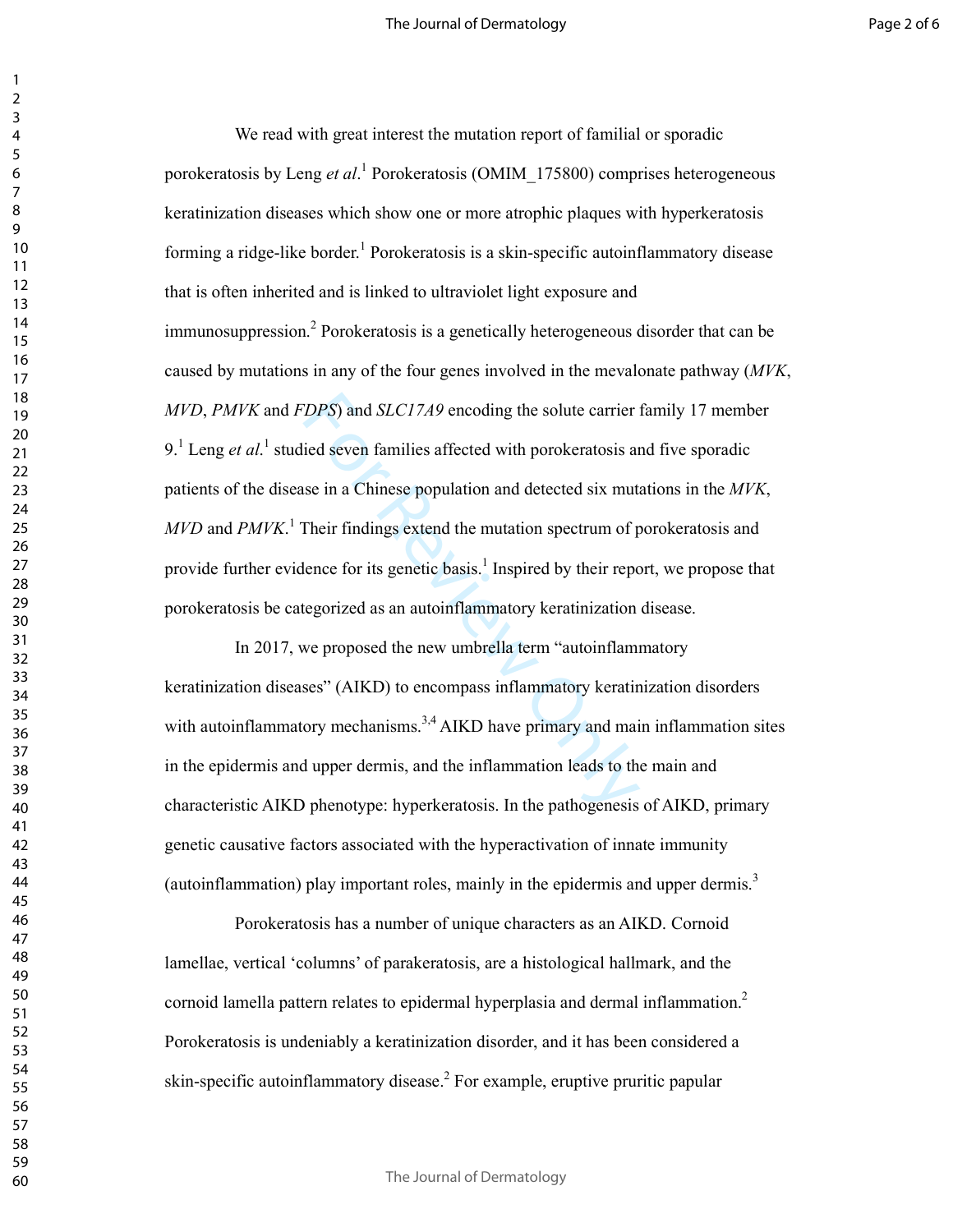Page 3 of 6

 $\overline{2}$ 

#### The Journal of Dermatology

porokeratosis exemplifies the inflammatory manifestation, and complications to inflammatory conditions such as localized cutaneous amyloidosis are seen in porokeratosis patients. 2

flammatory disease, hyperimmunoglobulinemia<br>MIM\_260920). In fact, heterozygous  $MVK$  mutar<br>omozygous or compound heterozygous  $MVK$  mutar<br>linemia D and periodic fever syndrome. The me<br>esis provides precursors of isoprenoids Since mutations in the mevalonate pathway gene *MVK* were identified as causative for disseminated superficial actinic porokeratosis, four mevalonate pathway genes have been found to be associated with porokeratosis.<sup>1</sup> It is noteworthy that one of the major causative genes of porokeratosis, *MVK*, is also known to be causative for the conventional autoinflammatory disease, hyperimmunoglobulinemia D and periodic fever syndrome (OMIM\_260920). In fact, heterozygous *MVK* mutations cause porokeratosis and homozygous or compound heterozygous *MVK* mutations result in hyperimmunoglobulinemia D and periodic fever syndrome. The mevalonate pathway of isoprenoid biosynthesis provides precursors of isoprenoids, which serve as precursors of cholesterol, heme A, ubiquinones, dolichol, and isoprenylated proteins (e.g., RAS and Lamin B).<sup>2</sup> The isoprenylated proteins regulate cell growth, division and differentiation, and are probably associated with retention of nuclei in the stratum corneum (i.e., parakeratosis).<sup>2</sup> Van der Burgh *et al*.<sup>5</sup> reported that a shortage of a non-sterol isoprenoid product of the mevalonate pathway, geranylgeranylpyrophosphate, leads to aberrant activation of the small GTPase Rac1 and inflammasome activation. Thus, we hypothesize that the defective mevalonate metabolism might lead to both hyperkeratosis and autoinflammation in porokeratosis (Table 1).

In conclusion, we propose that porokeratosis is a new member of AIKD, which expands the clinical spectrum of AIKD.

### **Acknowledgments**

This work was supported by Grant-in-Aid for Scientific Research (B)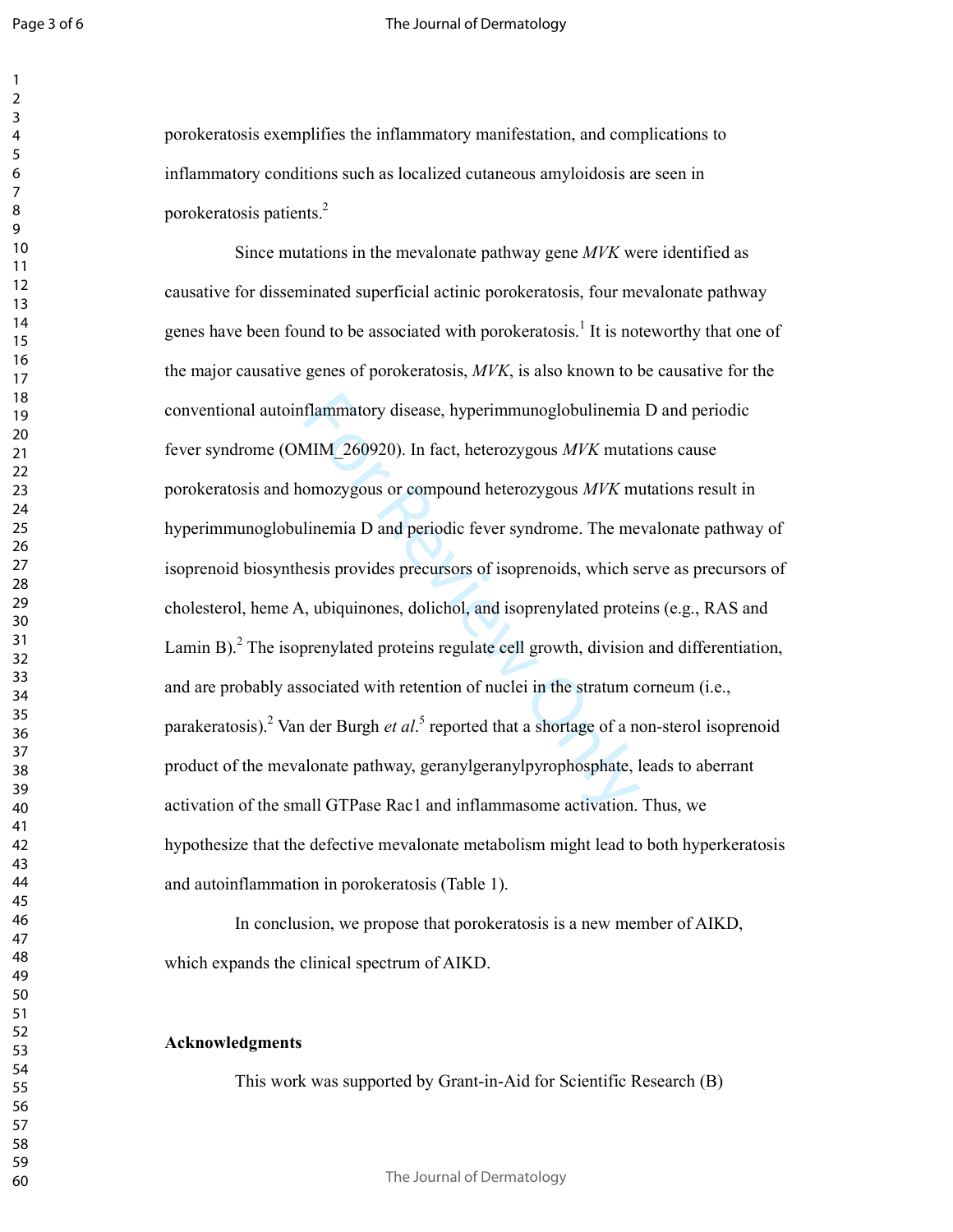2618H02832 to M.A. and by Grant-in-Aid for Young Scientists 18K16058 to T.T. from the Japan Society for the Promotion of Science (JSPS).

For Review Only

- 
- 
- 
- 
- 
-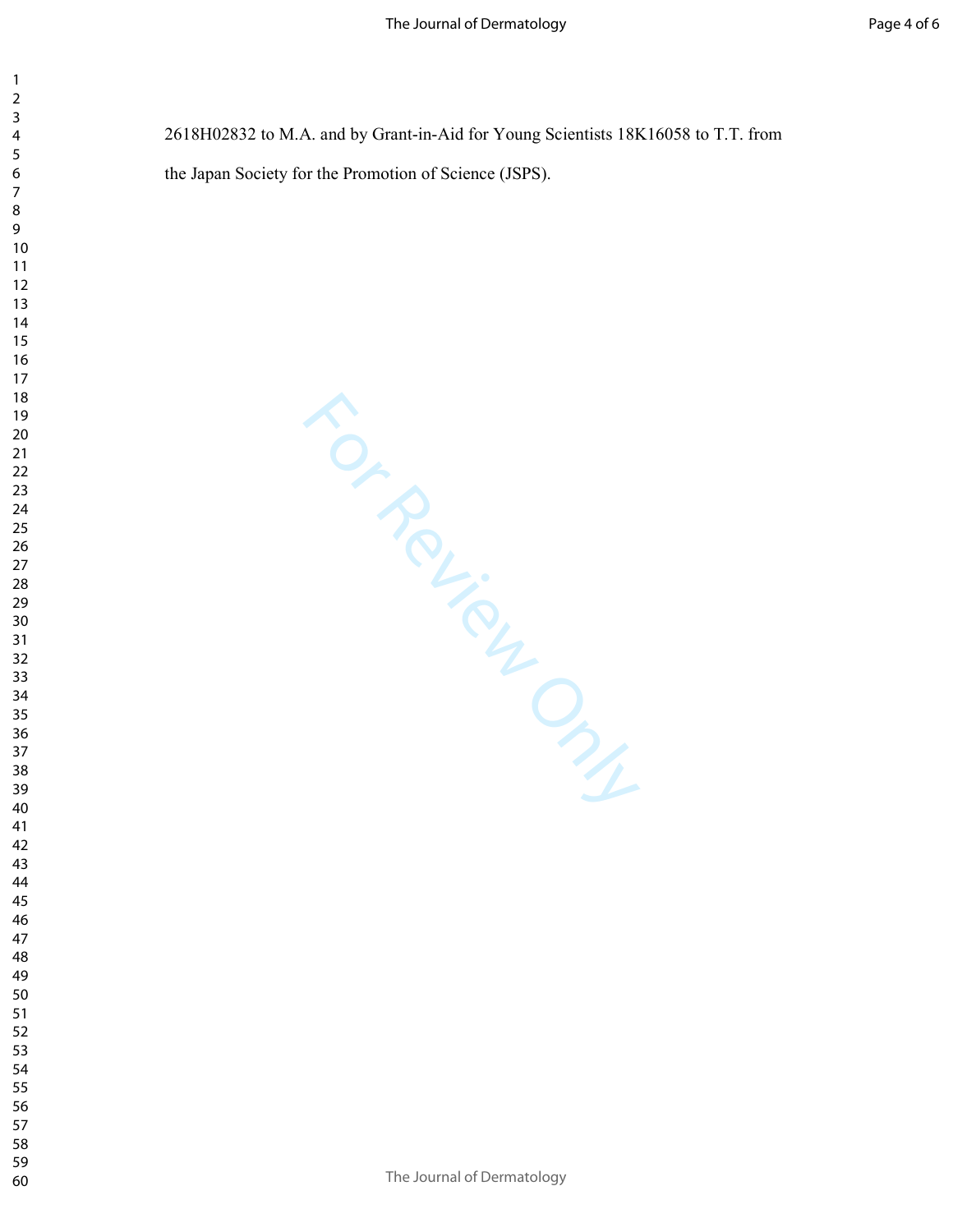# **References**

1. Leng Y, Yan L, Feng H, et al. Mutations in mevalonate pathway genes in patients with familial or sporadic porokeratosis. *J Dermatol* 2018; 45: 862-866. 45

2. Zhang Z, Li C, Wu F, et al. Genomic variations of the mevalonate pathway in porokeratosis. Elife 2015; 4: e06322.

3. Akiyama M, Takeichi T, McGrath JA, Sugiura K. Autoinflammatory keratinization diseases. J Allergy Clin Immunol 2017; 140: 1545-1547.

4. Akiyama M, Takeichi T, McGrath JA, Sugiura K. Autoinflammatory keratinization diseases: An emerging concept encompassing various inflammatory keratinization disorders of the skin. *J Dermatol Sci* 2018; 90: 105-111. Review.

S. Review Manuscript 5. van der Burgh R, Ter Haar NM, Boes ML, Frenkel J. Mevalonate kinase deficiency, a metabolic autoinflammatory disease. *Clin Immunol* 2013; 147: 197-206. Review.